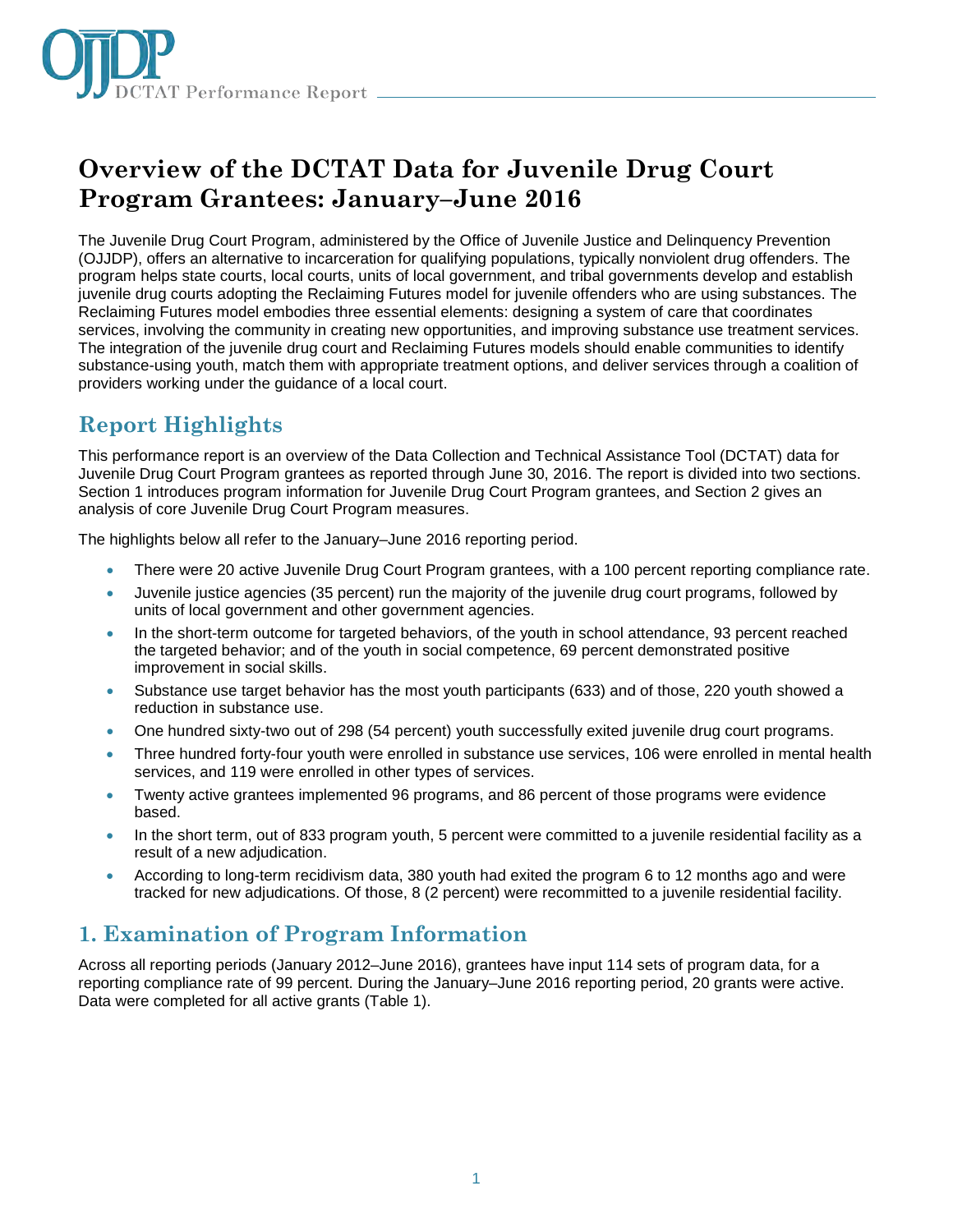|                              | <b>Status</b>      |                    |                 |              |
|------------------------------|--------------------|--------------------|-----------------|--------------|
| <b>Data Reporting Period</b> | <b>Not Started</b> | <b>In Progress</b> | <b>Complete</b> | <b>Total</b> |
| January-June 2012            |                    |                    | 6               | 6            |
| July-December 2012           | 0                  | 0                  | 9               | 9            |
| January-June 2013            |                    | ი                  | 9               | 9            |
| July-December 2013           | 0                  | 0                  | 9               | 9            |
| January-June 2014            |                    | ი                  | 9               | 9            |
| July-December 2014           |                    | $\Omega$           | 16              | 17           |
| January-June 2015            | ი                  | 0                  | 13              | 13           |
| July-December 2015           | $\Omega$           | $\Omega$           | 23              | 23           |
| January-June 2016            |                    | 0                  | 20              | 20           |
| Total                        |                    | O                  | 114             | 115          |

### **Table 1. Status of Federal Awards Reporting by Period: January 2012–June 2016**

Table 2 presents aggregate demographic data for January 2015–June 2016. The number represents the population that grantees are expected to serve per federal grant.<sup>1</sup> Targeted services include any services or approaches specifically designed to meet the needs of the population (e.g., gender-specific, culturally based, developmentally appropriate services).

Grantees are only required to report target population information once in the DCTAT. However, grantees may update their target population to best fit their program during the life of the award. The slight variation in numbers between each reporting period is caused by the number of active or inactive federal awards during the reporting period or additional services that grantees may have added to their programs.

|                                               | <b>Number of Grantees Serving Group During Reporting Period</b> |                    |                   |  |  |
|-----------------------------------------------|-----------------------------------------------------------------|--------------------|-------------------|--|--|
| <b>Population</b>                             | January-June 2015                                               | July-December 2015 | January-June 2016 |  |  |
| <b>Race/Ethnicity</b>                         |                                                                 |                    |                   |  |  |
| American Indian/Alaska Native                 | 2                                                               | 3                  | 4                 |  |  |
| Asian                                         | 2                                                               | 4                  | 4                 |  |  |
| <b>Black/African American</b>                 | 12                                                              | 15                 | 15                |  |  |
| Caucasian/Non-Latino                          | 6                                                               | $\overline{7}$     | 7                 |  |  |
| Hispanic or Latino (of Any Race)              | 10                                                              | 12                 | 12                |  |  |
| Native Hawaiian and Other Pacific<br>Islander | 1                                                               | 2                  | $\overline{2}$    |  |  |
| Other Race                                    | 5                                                               | $\overline{7}$     | 6                 |  |  |
| White/Caucasian                               | 10                                                              | 13                 | 13                |  |  |
| Youth Population Not Served Directly          | 0                                                               | 4                  | 4                 |  |  |
| <b>Justice System Status</b>                  |                                                                 |                    |                   |  |  |
| At-Risk Population (No Prior Offense)         | 6                                                               | 9                  | 9                 |  |  |
| <b>First-Time Offenders</b>                   | 11                                                              | 13                 | 12                |  |  |
| <b>Repeat Offenders</b>                       | 11                                                              | 14                 | 14                |  |  |
| Sex Offenders                                 |                                                                 |                    | $\overline{1}$    |  |  |
| <b>Status Offenders</b>                       | 4                                                               | 7                  |                   |  |  |
| Violent Offenders                             | $\overline{2}$                                                  | 3                  | 3                 |  |  |
| Youth Population Not Served Directly          | 0                                                               | 4                  | 4                 |  |  |
| <b>Gender</b>                                 |                                                                 |                    |                   |  |  |
| Male                                          | 13                                                              | 16                 | 16                |  |  |
| Female                                        | 13                                                              | 16                 | 15                |  |  |
| Youth Population Not Served Directly          | 0                                                               | 2                  | 3                 |  |  |

#### **Table 2. Grantees Serving Target Population: January 2015–June 2016**

 1 Grantees, or the recipient organizations, can have multiple federal awards, and each award is required to report on the expected demographic served.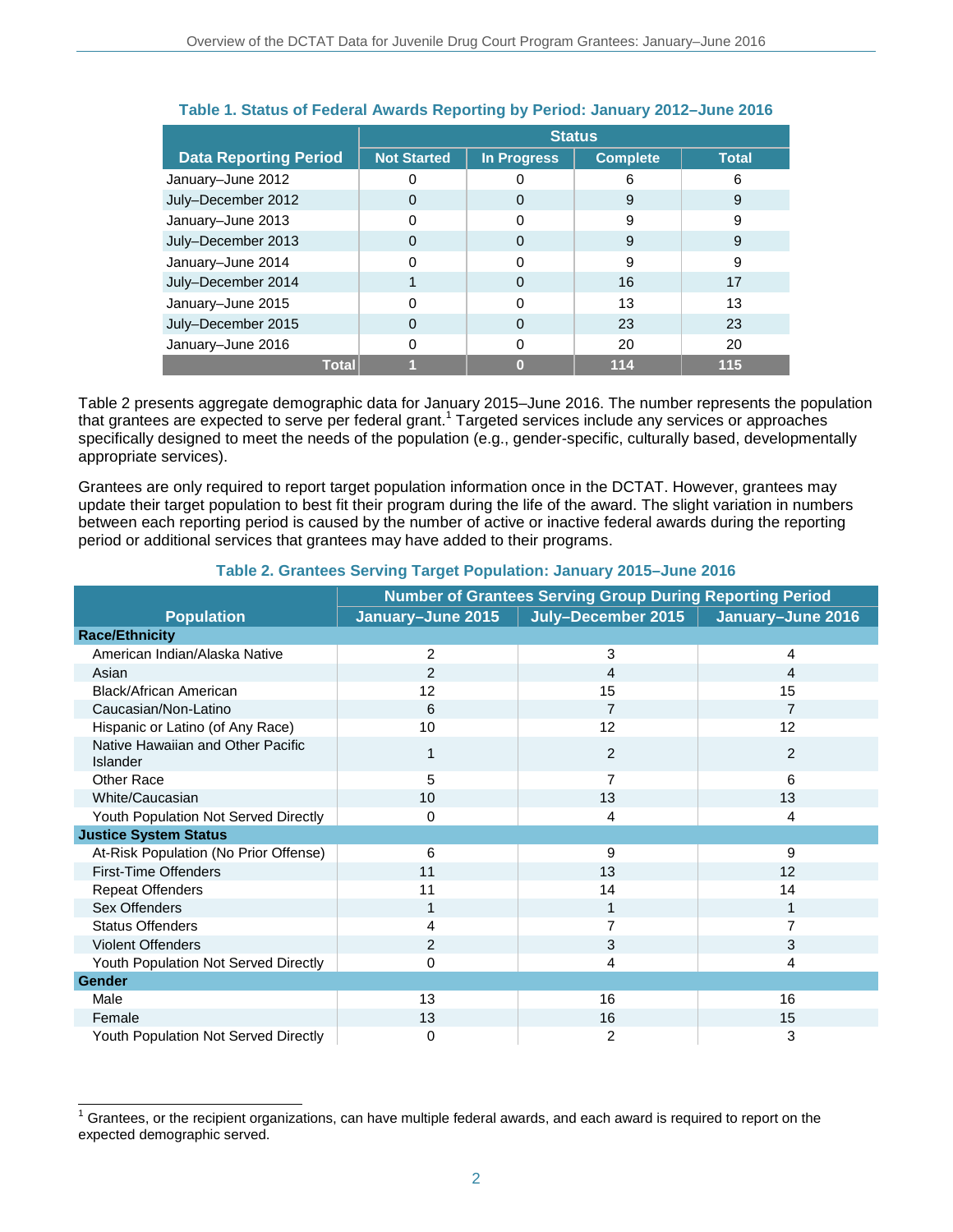| Age                                  |          |    |    |
|--------------------------------------|----------|----|----|
| $0 - 10$                             |          |    | 0  |
| $11 - 18$                            | 13       | 16 | 16 |
| Over 18                              | ◠        | 4  | 4  |
| Youth Population Not Served Directly | 0        | 4  | 4  |
| <b>Geographic Area</b>               |          |    |    |
| Rural                                | 6        | 9  | 8  |
| Suburban                             | 9        | 11 | 13 |
| Tribal                               |          |    |    |
| Urban                                | 8        | 10 | 11 |
| Youth Population Not Served Directly | $\Omega$ | 4  | 4  |
| <b>Other</b>                         |          |    |    |
| <b>Mental Health</b>                 | 12       | 14 | 13 |
| Substance Use                        | 13       | 17 | 17 |
| Truant/Dropout                       | 4        | 6  | 8  |

### *1.1 Evidence-Based Programming and Funding Information*

OJJDP encourages grantees to use evidence-based practices in their drug treatment programs. Evidence-based programs and practices include program models that have been shown, through rigorous evaluation and replication, to be effective at preventing or reducing juvenile delinquency or related risk factors. To understand how Juvenile Drug Court grantees are prioritizing evidence-based programs, grantees are asked to report whether or not their programs are evidence based. Overall, the majority of Juvenile Drug Court grantees reported using federal funds to implement an evidence-based program or practice (Table 3). $^{2}$ 

### **Table 3. Grantees Implementing Evidence-Based Programs and/or Practices**<sup>3</sup>

| <b>Reporting Period</b> | N  | <b>Funding Amount</b> | <b>Federal Award Used to</b><br><b>Implement an Evidence-Based</b><br><b>Program or Practice?</b> |
|-------------------------|----|-----------------------|---------------------------------------------------------------------------------------------------|
| January-June 2012       | 6  | \$2,548,796           | Yes                                                                                               |
| July-December 2012      | 9  | \$6,425,900           | Yes                                                                                               |
| January-June 2013       | 9  | \$6,425,900           | Yes                                                                                               |
| July-December 2013      | 9  | \$6,425,900           | Yes                                                                                               |
| January-June 2014       | 9  | \$6,425,900           | Yes                                                                                               |
| July-December 2014      | 17 | \$10,040,695          | 15 Yes; 2 No                                                                                      |
| January-June 2015       | 13 | \$8,067,696           | 12 Yes; 1 No                                                                                      |
| July-December 2015      | 23 | \$12,316,878          | 21 Yes; 2 No                                                                                      |
| January-June 2016       | 20 | \$10,974,589          | 18 Yes; 2 No                                                                                      |

Table 4 further examines the number of programs or initiatives employing evidence-based practices by all active Juvenile Drug Court grantees during each reporting period. During the January–June 2016 reporting period, there were 20 active grantees implementing 96 programs, and 86 percent of the programs used some form of evidencebased program or practice.

 $\overline{a}$  $^2$  Grantees are asked, "Is the federal award used to implement an evidence-based program or practice?" This question is only reported once in the DCTAT, and it is reflective of the grant program for the life of the award.

The data represent all awards, whether they were operational or not during the reporting period.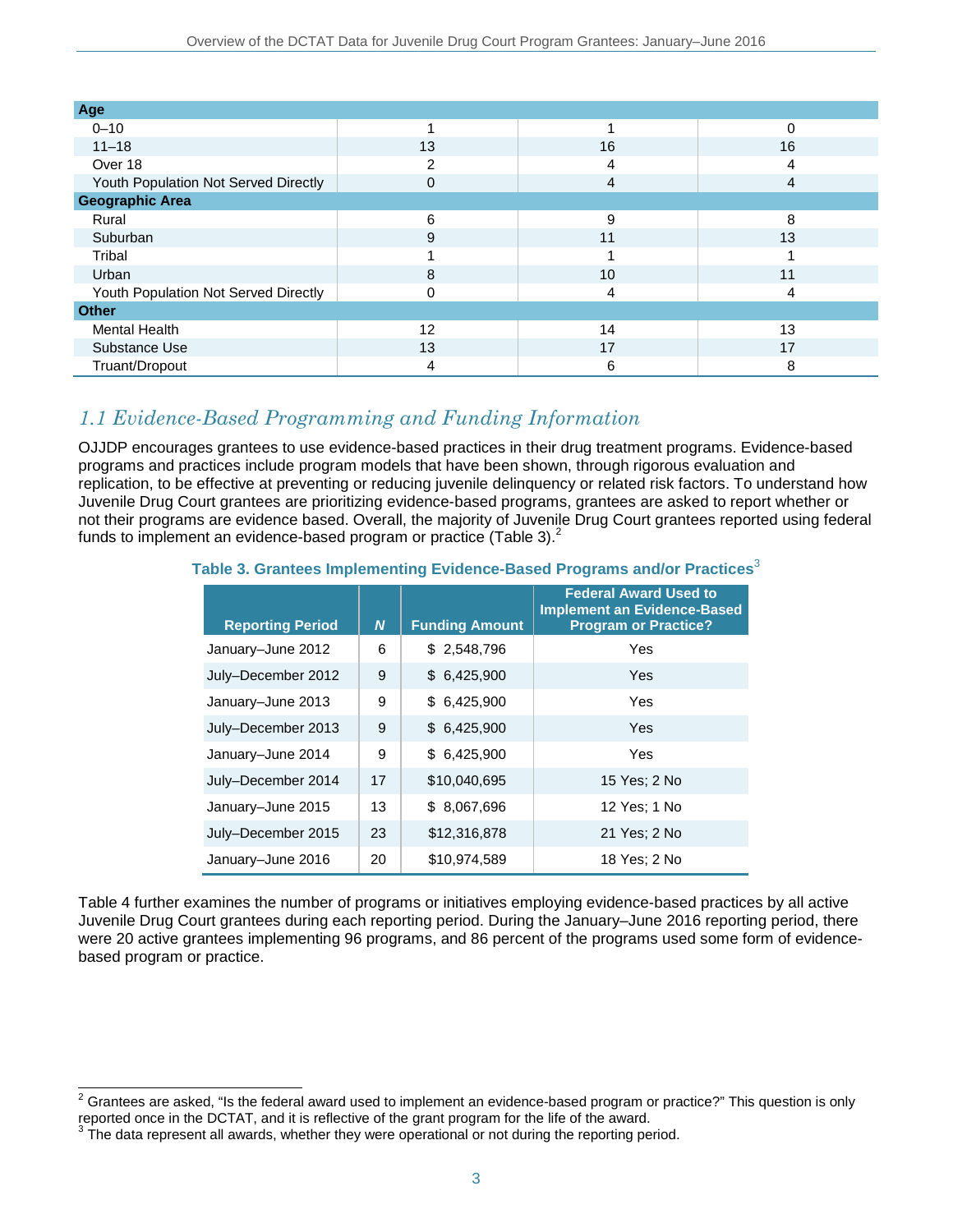| <b>Reporting Period</b> | <b>Total Number of Programs</b><br>or Initiatives | <b>Number of</b><br><b>Programs/Initiatives</b><br><b>Employing Evidence-Based</b><br><b>Programs or Practices</b> | <b>Percent Employing</b><br><b>Evidence-Based Programs</b> |
|-------------------------|---------------------------------------------------|--------------------------------------------------------------------------------------------------------------------|------------------------------------------------------------|
| January-June 2012       | 21                                                | 20                                                                                                                 | 95                                                         |
| July-December 2012      | 34                                                | 33                                                                                                                 | 97                                                         |
| January-June 2013       | 26                                                | 26                                                                                                                 | 100                                                        |
| July-December 2013      | 22                                                | 22                                                                                                                 | 100                                                        |
| January-June 2014       | 22                                                | 22                                                                                                                 | 100                                                        |
| July-December 2014      | 64                                                | 62                                                                                                                 | 97                                                         |
| January-June 2015       | 53                                                | 44                                                                                                                 | 83                                                         |
| July-December 2015      | 84                                                | 74                                                                                                                 | 88                                                         |
| January-June 2016       | 96                                                | 83                                                                                                                 | 86                                                         |

### **Table 4. Percentage of Evidence-Based Programs or Practices: January 2012–June 2016**

An examination of grant amounts by state based on current and active Juvenile Drug Court Program grants shows that Ohio received the most funds, followed by Florida and North Carolina. Table 5 displays a comprehensive comparison of state award amounts. The amount in the table represents the total funding the state received from OJJDP for the life of the award(s).

| <b>Grantee State   N </b> |                | <b>Grant Amount (Dollars)</b> | <b>Grantee State NI</b> |                | <b>Grant Amount (Dollars)</b> |
|---------------------------|----------------|-------------------------------|-------------------------|----------------|-------------------------------|
| AR.                       | 1              | 400,000                       | <b>NY</b>               | 1              | 400,000                       |
| CO                        | 1              | 524,569                       | OH                      | $\overline{2}$ | 1,851,443                     |
| <b>FL</b>                 | $\overline{2}$ | 1,724,098                     | <b>OK</b>               | 1              | 400,000                       |
| GA                        | 1              | 400,000                       | 0R                      | 1              | 522,365                       |
| LA                        | 1              | 249,182                       | <b>TX</b>               | 1              | 222,040                       |
| MA                        | 1              | 400,000                       | VA                      | 2              | 800,000                       |
| MI                        | 1              | 526,443                       | <b>WA</b>               | 1              | 526,443                       |
| <b>NC</b>                 | 1              | 1,228,006                     | <b>WV</b>               | 1              | 400,000                       |
| <b>NE</b>                 | $\mathbf{1}$   | 400,000                       |                         |                |                               |

### **Table 5. Total Grant Amount by State (Dollars): January–June 2016**

### *1.2 Implementing Organization Type*

Analysis of implementing agencies revealed that juvenile justice agencies ran the majority of drug courts (35 percent) and units of local government and other government agencies each accounted for 30 percent of the awards (Figure 1).

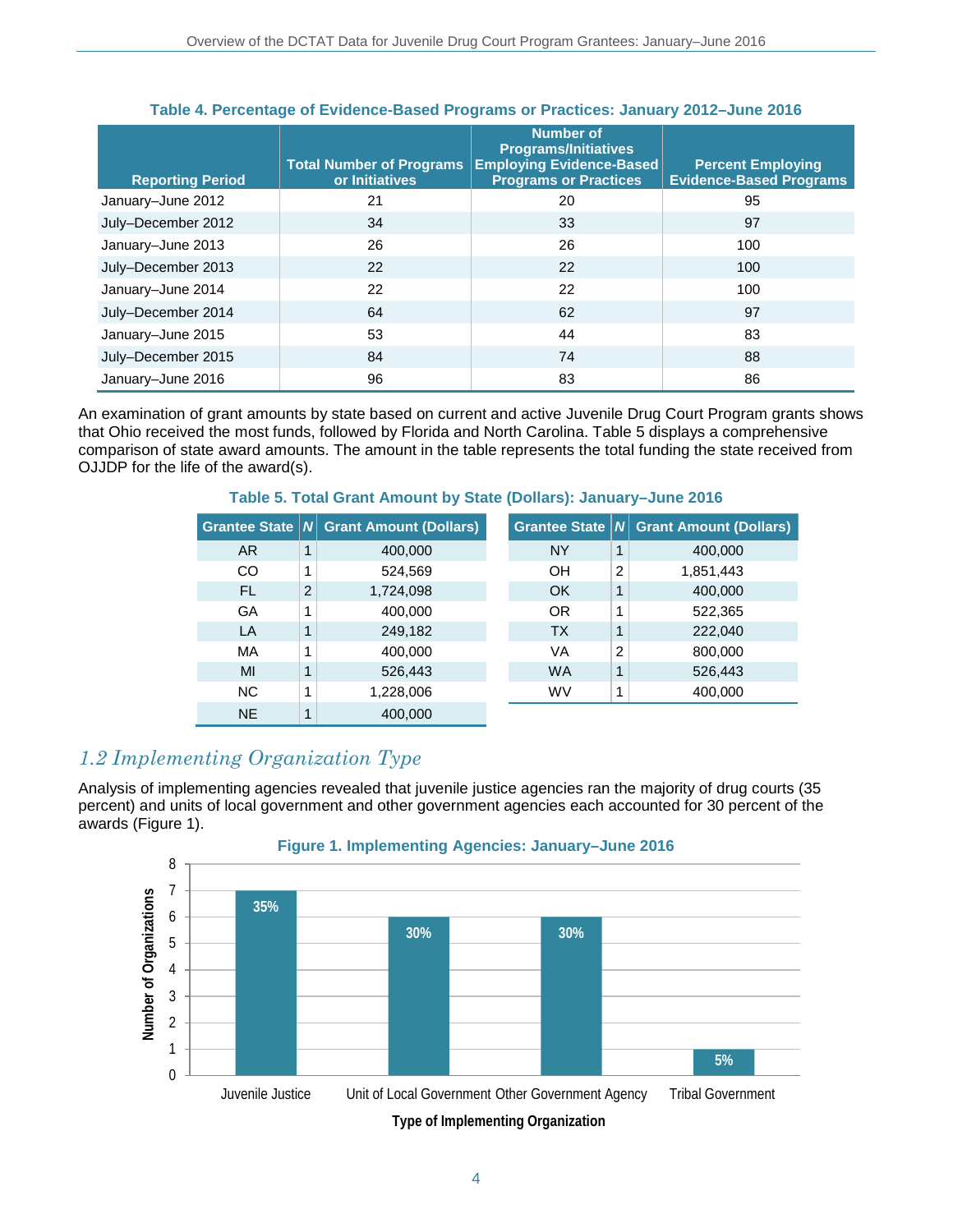## **2. Analysis of Core Measures**

During the January–June 2016 reporting period, Juvenile Drug Court Program grantees served 970 youth participants; 308 (32 percent) were new admissions (Table 6). Please note that sometimes a program cannot be completed in the 6 months represented by the reporting period. Therefore, youth are carried over to the next reporting period.

| <b>Reporting Period</b> | <b>Number of Program Youth</b><br><b>Carried Over from the Previous</b><br><b>Reporting Period</b> | <b>New Admissions during</b><br>the Reporting Period | <b>Total</b> |
|-------------------------|----------------------------------------------------------------------------------------------------|------------------------------------------------------|--------------|
| January-June 2012       | 182                                                                                                | 131                                                  | 313          |
| July-December 2012      | 229                                                                                                | 104                                                  | 333          |
| January-June 2013       | 266                                                                                                | 181                                                  | 447          |
| July-December 2013      | 271                                                                                                | 122                                                  | 393          |
| January-June 2014       | 154                                                                                                | 99                                                   | 253          |
| July-December 2014      | 296                                                                                                | 138                                                  | 434          |
| January-June 2015       | 150                                                                                                | 219                                                  | 369          |
| July-December 2015      | 538                                                                                                | 230                                                  | 768          |
| January-June 2016       | 662                                                                                                | 308                                                  | 970          |

### **Table 6. Number of Program Youth Served During the Reporting Period: January 2012–June 2016**

In addition, 298 youth exited the program (Figure 2). Of those enrolled youth who exited the program, 162 (54 percent) successfully exited the court having completed all requirements. Each grantee defines the requirements needed for a youth to complete its program. "Successfully exited" youth are considered to be those who have successfully fulfilled all program obligations and requirements. Youth who fail to follow through with the program (are expelled or voluntarily depart) are considered to have "unsuccessfully exited" the program.

Overall program completion rates for youth have remained relatively consistent across the reporting periods, with January–June 2015 and July–December 2015 having the highest successfully exited rates; both had 56 percent.



#### **Figure 2. Number of Program Youth Who Exited the Program During the Reporting Period: January 2013–June 2016**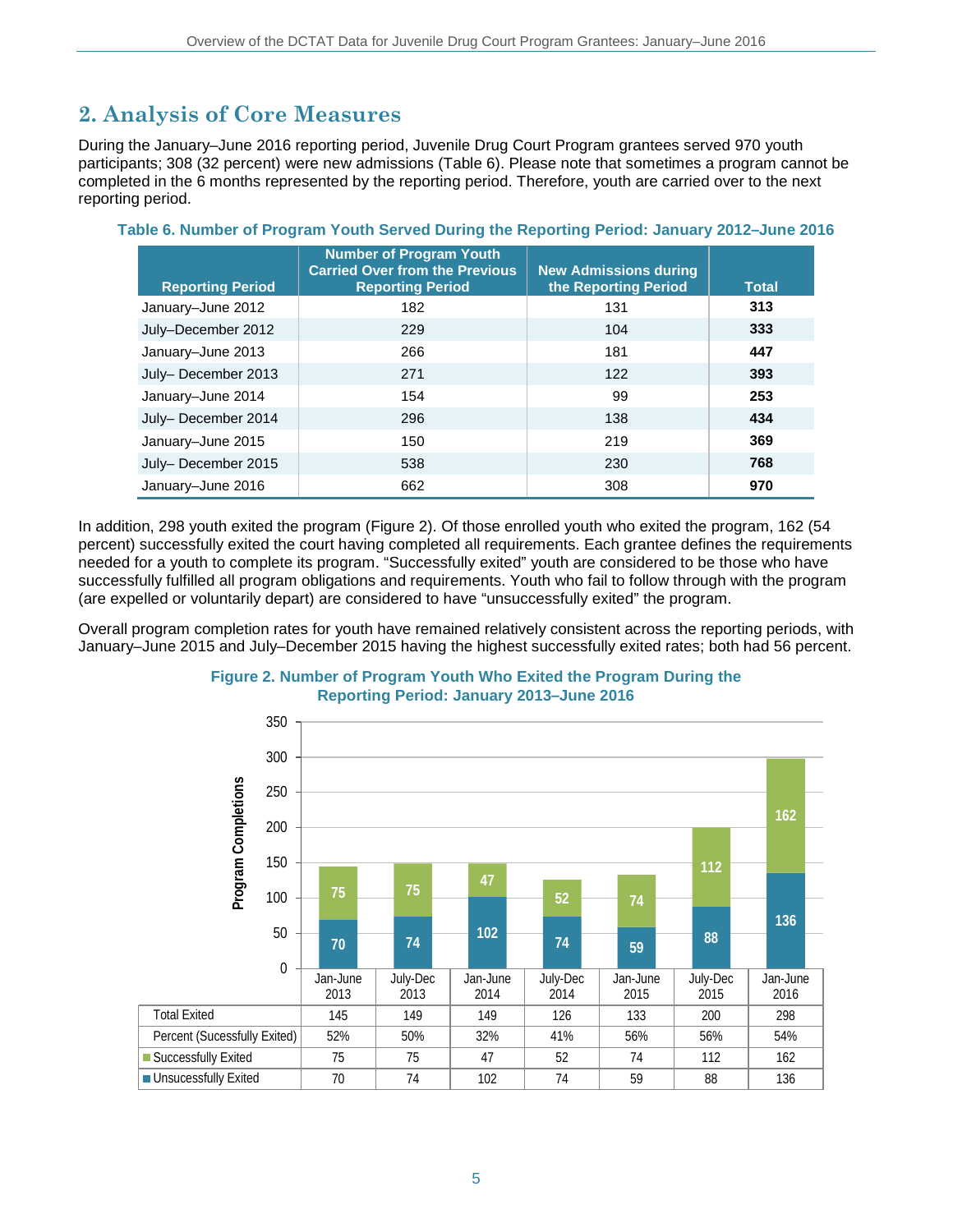Data were also collected on the number of youth who demonstrated a positive change in a targeted behavior during the reporting period. Tables 7 and 8 show a list of measures for which grantees were required to evaluate program youth performance and track data for certain target behaviors. The tables present both short-term (Table 7) and long-term (Table 8) percentages for the specified target behaviors.

Overall, 47 percent of the program youth demonstrated an intended change in target behaviors. Table 7 shows the breakdown of the target behaviors that program youth received services for during the reporting period. Of the youth in school attendance, 93 percent reached the targeted behavior; of the youth in social competence, 69 percent demonstrated positive improvement in social skills. Even though substance use target behavior has a low outcome rate, it is the most focused treatment for drug court programs. During the reporting period, 633 program youth received substance abuse treatment, and of those, 220 youth showed a reduction in substance use.

| <b>Target Behavior</b>      | <b>Youth Served</b> | <b>Youth with Intended</b><br><b>Behavior Change</b> | <b>Percent of Youth with</b><br><b>Intended Behavior Change</b> |
|-----------------------------|---------------------|------------------------------------------------------|-----------------------------------------------------------------|
| Social Competence           | 45                  | 31                                                   | 69                                                              |
| School Attendance           | 43                  | 40                                                   | 93                                                              |
| <b>Family Relationships</b> | 95                  | 71                                                   | 75                                                              |
| <b>Antisocial Behavior</b>  | 67                  | 54                                                   | 81                                                              |
| Substance Use <sup>4</sup>  | 633                 | 220                                                  | 35                                                              |
| Total                       | 883                 | 416                                                  | 47                                                              |

### **Table 7. Target Behaviors (Short-Term Data): January–June 2016**

Table 8 presents data on long-term target behaviors. Long-term outcomes are measured 6 to 12 months after a youth leaves or completes a program. Overall, 32 percent of program youth exhibited an intended behavior change 6 to 12 months after program completion.

### **Table 8. Target Behaviors (Long-Term Data): January–June 2016**

| <b>Target Behavior</b>        | <b>Youth Served</b> | <b>Youth with Intended</b><br><b>Behavior Change</b> | <b>Percent of Youth with</b><br><b>Intended Behavior Change</b> |
|-------------------------------|---------------------|------------------------------------------------------|-----------------------------------------------------------------|
| Social Competence             |                     | 4                                                    | 57                                                              |
| School Attendance             | 5                   | 2                                                    | 40                                                              |
| <b>High School Completion</b> |                     |                                                      | 100                                                             |
| <b>Family Relationships</b>   | 36                  | 19                                                   | 53                                                              |
| <b>Antisocial Behavior</b>    | 28                  | 16                                                   | 57                                                              |
| Substance Use                 | 285                 | 73                                                   | 26                                                              |
| <b>Total</b>                  | 362                 | 115                                                  | 32                                                              |

Technical violations and actual new adjudications are measured separately to allow for a better understanding of the population served by the grant. Short-term technical violations are expected to be significant in drug court programs, because participants are treated for addictions. As shown in the top part of Table 9, 843 youth were tracked for technical violations in the short term. Of those, 99 were committed to a juvenile residential facility, and 96 received some other sentence. No youth were sentenced to adult prison. The bottom part of Table 9 shows long-term measurement of technical violations for 306 youth who exited the program 6 to 12 months ago. Of those, 24 had a technical violation (8 percent).

#### **Table 9. Technical Violation Measures: January–June 2016**

| <b>Performance Measure</b>                                  | Youth | <b>Percent</b> |
|-------------------------------------------------------------|-------|----------------|
| Youth committed to a juvenile residential facility          | 99    | 12             |
| Youth sentenced to adult prison                             | 0     |                |
| Youth who received some other sentence                      | 96    | 11             |
| Youth tracked for technical violations (short-term outcome) | 843   |                |
| Total technical violations                                  | 195   |                |

 $^4$  One grantee reported serving 253 youth, but only 11 exhibited the behavior change.

 $\overline{\phantom{a}}$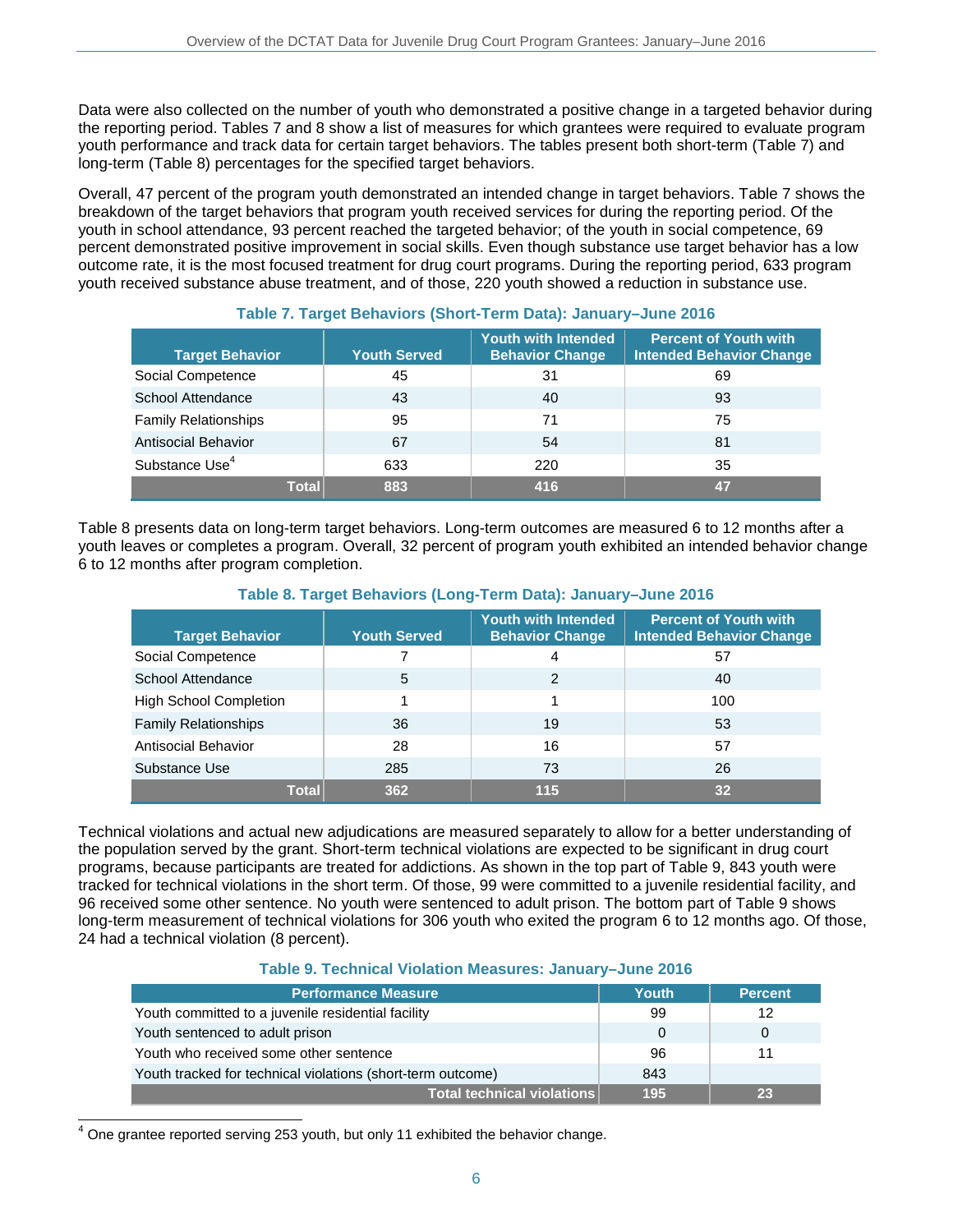| Youth committed to a juvenile residential facility         | 14  | b |
|------------------------------------------------------------|-----|---|
| Youth sentenced to adult prison                            |     |   |
| Youth received some other sentence                         |     |   |
| Youth tracked for technical violations (long-term outcome) | 306 |   |
| Total technical violations                                 | 24  |   |

Figure 3<sup>5</sup> represents the short-term percentage of program youth who have committed a technical violation and received some form of punishment during the reporting period. The January–June 2015 reporting period has the lowest technical violations rate, and the January–June 2014 reporting period has the highest.



### **Figure 3. Technical Violations (Short Term): January 2013–June 2016**

As shown in the top part of Table 10, of the 833 program youth who were tracked for adjudications in the short term, 41 were committed to a juvenile residential facility as a result of a new adjudication. In addition, 3 were sentenced to adult prison, and 39 were given some other sentence. The bottom part of Table 10 shows long-term recidivism data; 380 youth had exited the program 6 to 12 months ago and were tracked for new adjudications. Of those, eight (2 percent) were recommitted to a juvenile residential facility, one (less than one percent) was sentenced to adult prison, and seven (2 percent) were given some other sentence.

| Table 10. Recidivism Measures for Program Youth Tracked: January-June 2016 |  |
|----------------------------------------------------------------------------|--|
|----------------------------------------------------------------------------|--|

| <b>Performance Measure</b>                              | Youth | <b>Percent</b> |
|---------------------------------------------------------|-------|----------------|
| Youth committed to a juvenile residential facility      | 41    | 5              |
| Youth sentenced to adult prison                         | 3     | $< 1\%$        |
| Youth given some other sentence                         | 39    | 5              |
| Youth tracked for adjudications (short-term outcome)    | 833   |                |
| Total new adjudications                                 | 83    | 10             |
| Youth recommitted to a juvenile residential facility    | 8     | 2              |
| Youth sentenced to adult prison                         |       | $< 1\%$        |
| Youth given some other sentence                         |       | 2              |
| Youth tracked for new adjudications (long-term outcome) | 380   |                |
| Total new adjudications                                 | 16    |                |

 $\overline{a}$  $5$  From July 2012–June 2014, two grantees reported the highest number of youth who had a technical violation during the reporting period. Their grants closed in September 2014, which reduced the percentage of youth who had a technical violation overall for the program.